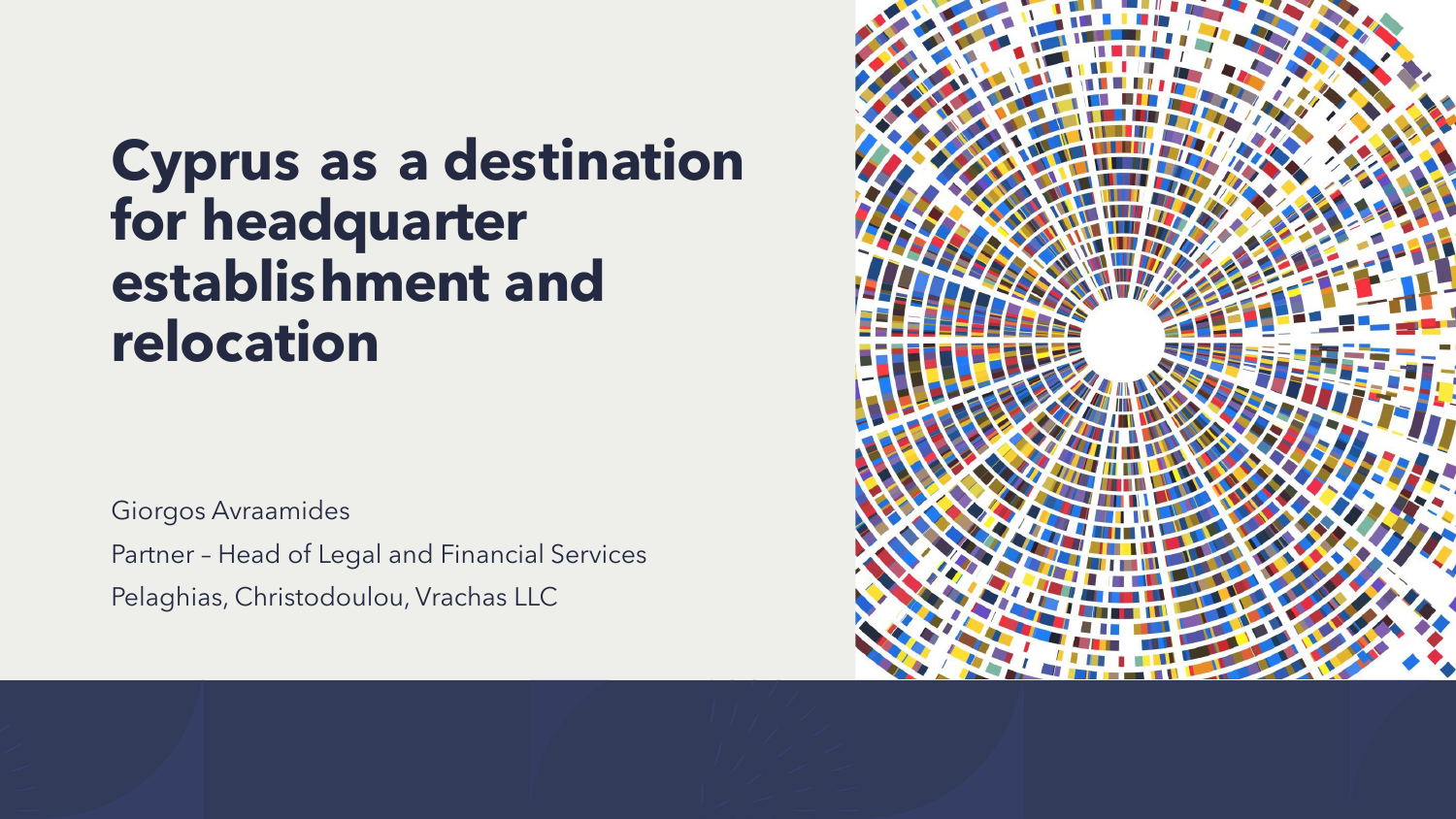**Cyprus has been experiencing strong and consistent growth in its financial, tourism and leisure service industries and is fast becoming an ideal jurisdiction for setting up the headquarters of foreign businesses.**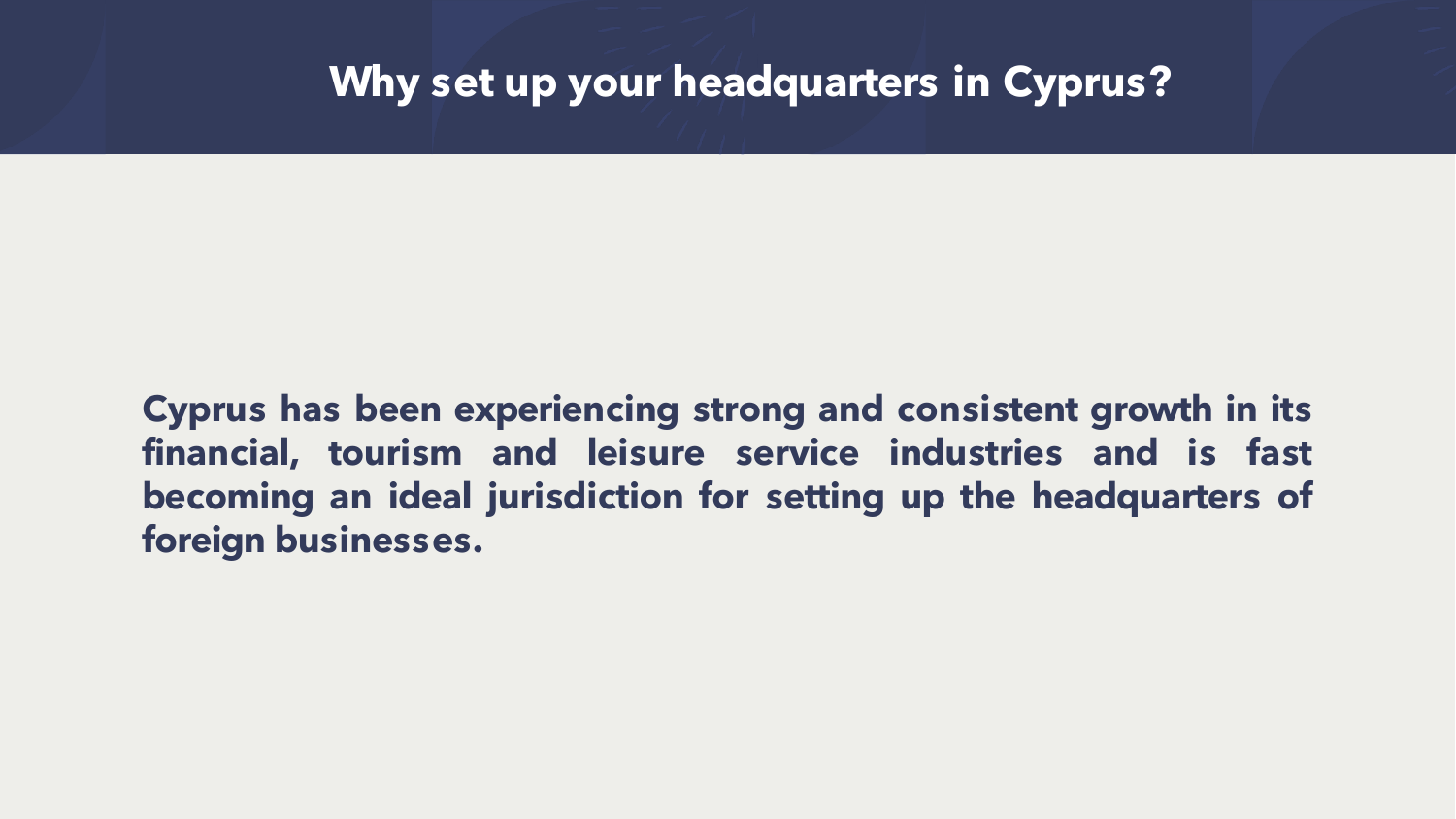#### **Location**

- **• Strategically located at the crossroads of three continents**
- **• Offers access to developed markets in the Middle East and Europe**
- **• Established as a popular destination for expats, business professionals and retirees**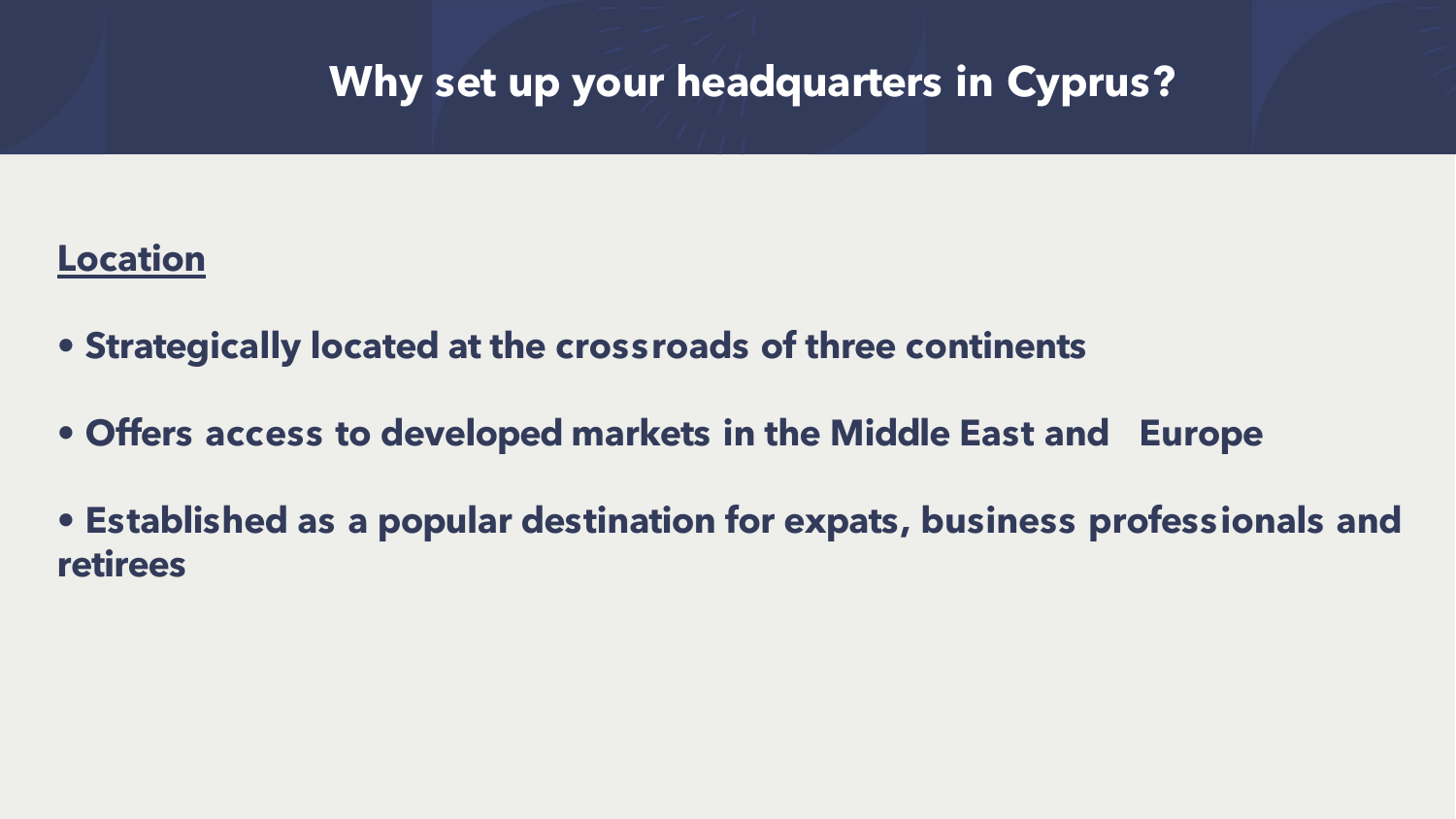### **Business Environment**

- **•Advanced infrastructure and international competitive business environment**
- **•Low cost of doing business**
- **•Multilingual and highly skilled workforce**
- **•Robust legal and regulatory framework**
- **•Strong economic growth**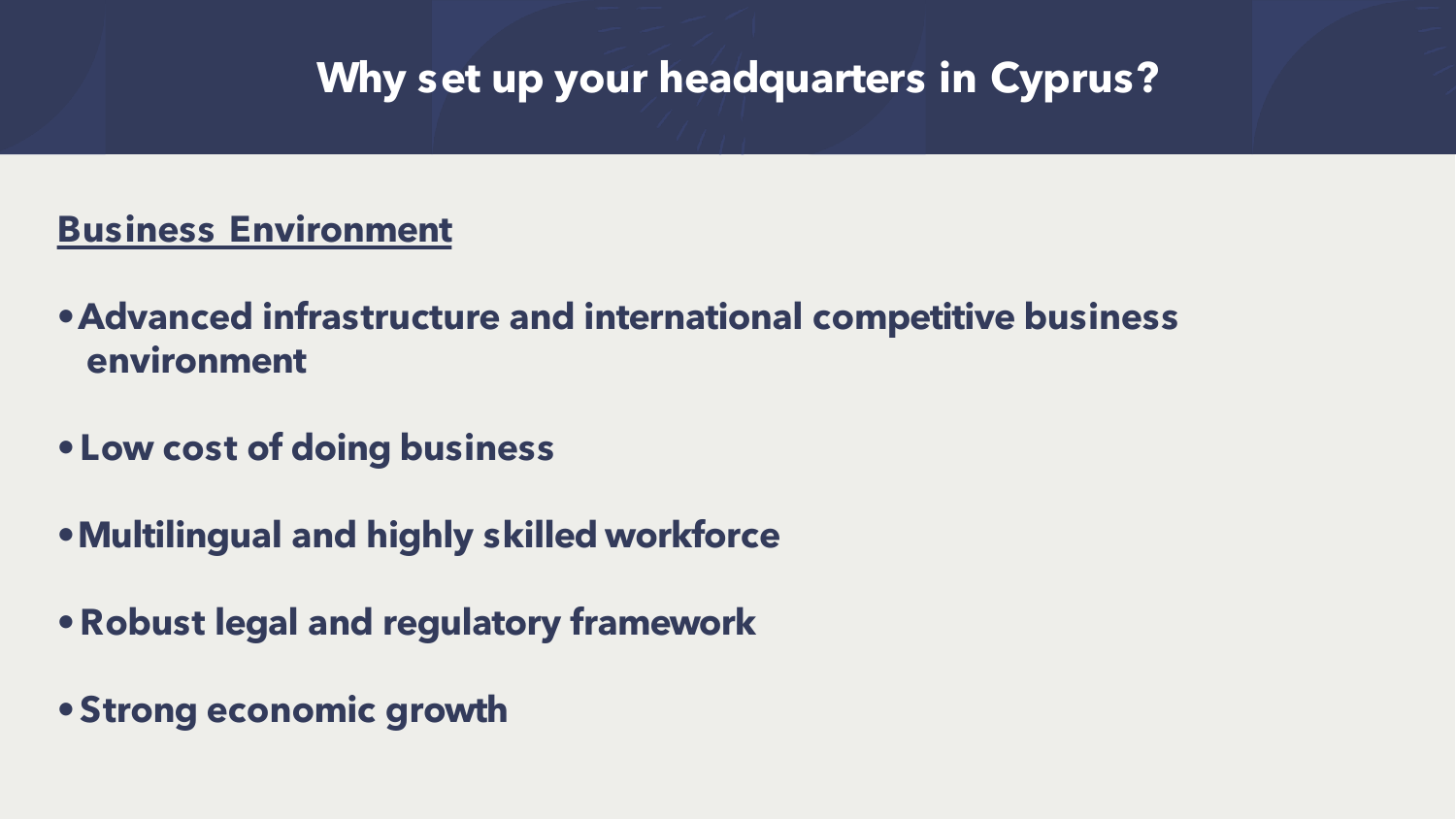**Advantageous Tax Regime and other Incentives:**

- **•12,5% corporation tax on net profits**
- **•No withholding tax on dividends**
- **•Favourable IP regime as low as 2,5%**

**•Special income tax incentives (50% tax exemption) to all newcomers executives with annual salary at least €100.000** 

**•Fast Track Mechanism for Licensing & Immigration for non-EU nationals •Attractive EU-approved corporate tax environment** 

**•Attractive tonnage tax scheme for shipowners, managers and charterers**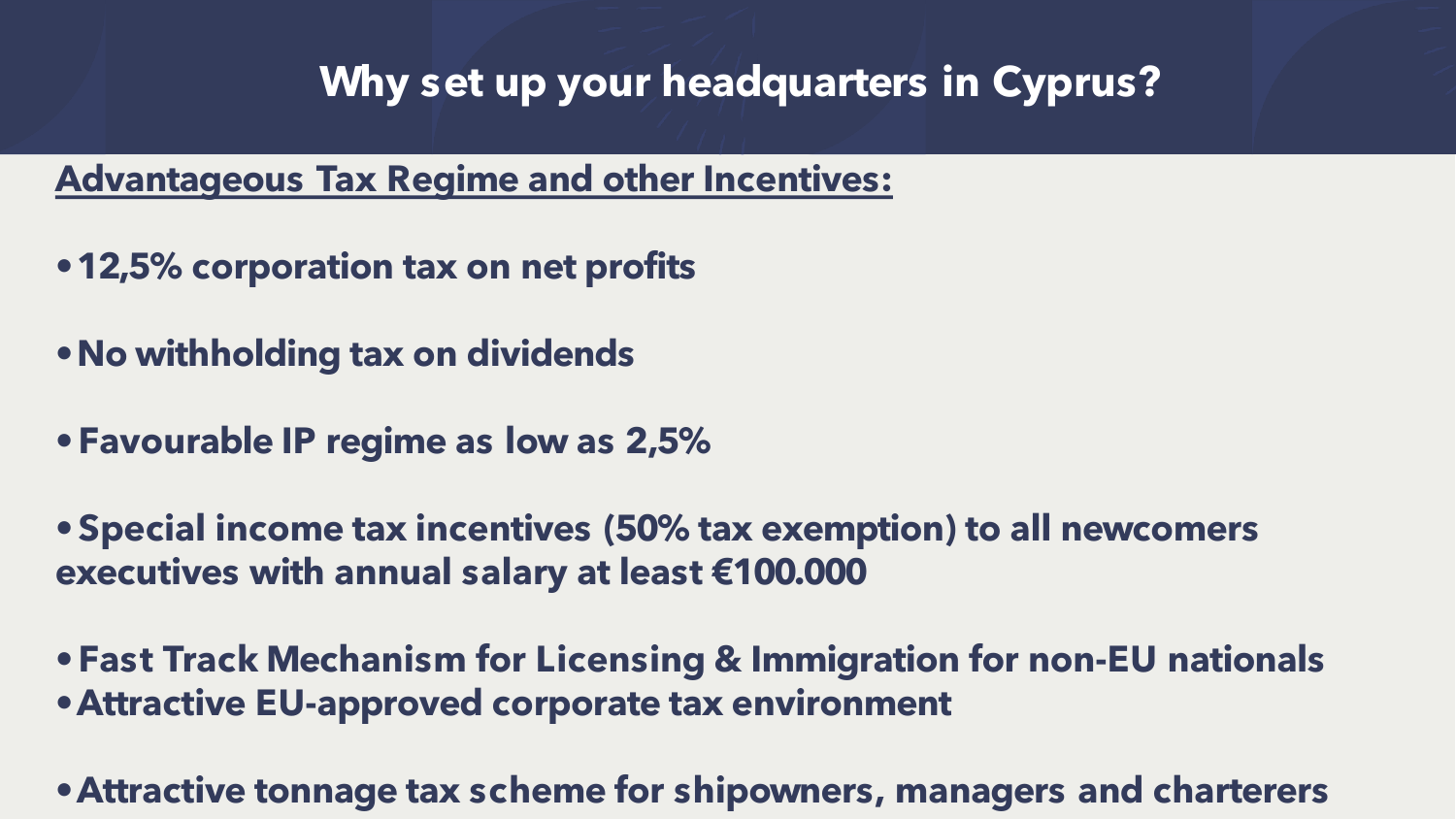### **Given these facts, it is only normal that leading overseas companies will be looking to Cyprus for an alternative destination to establish their headquarters.**

**The shipping industry, the investment industry, the higher education industry and the technology sectors are the main areas attracting foreign companies.**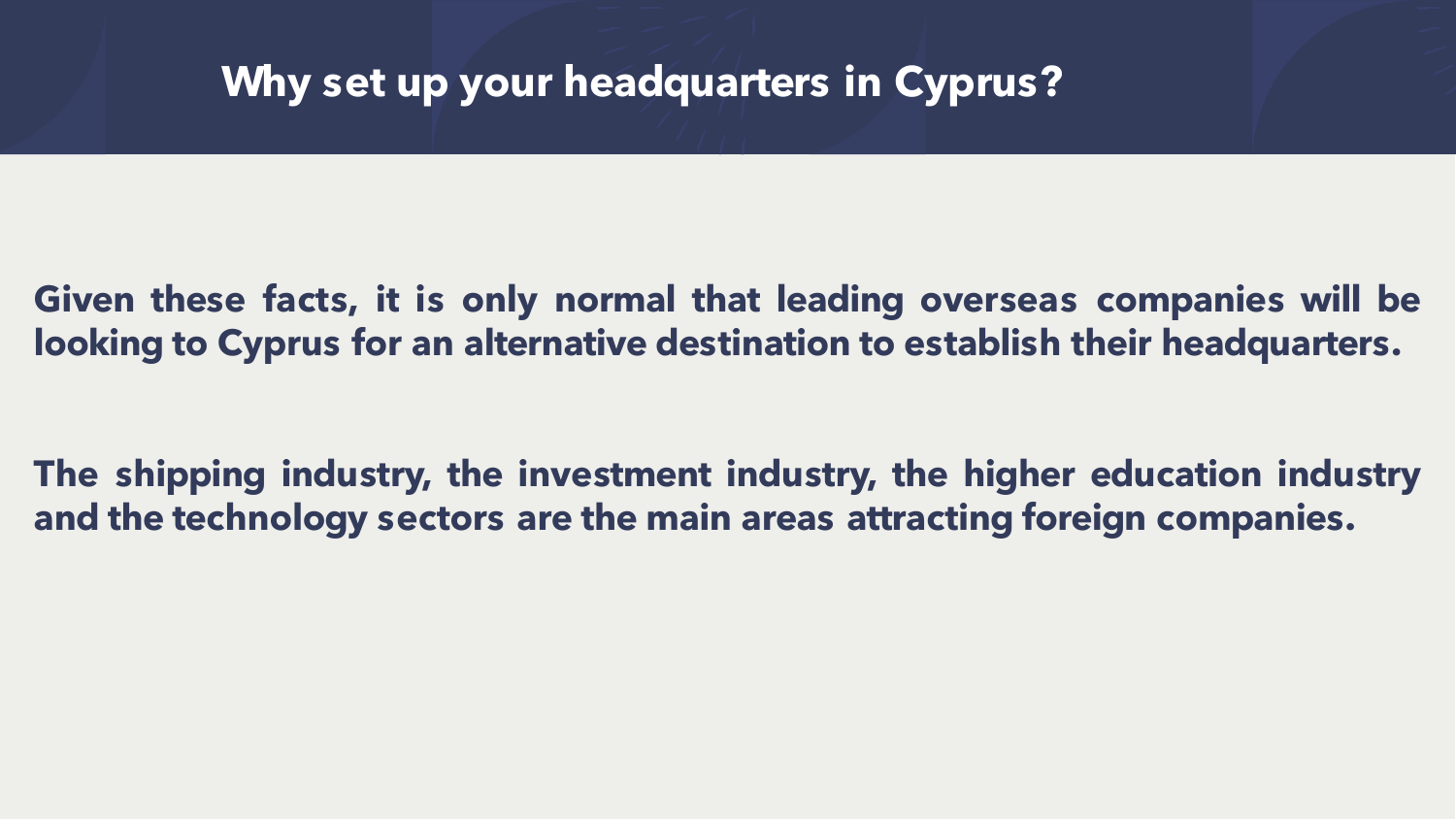### **Some major foreign companies that already have regional and global headquarters in Cyprus are:**

- **• NCR - a world leader in consumer transaction solutions;**
- **• Amdocs - a leading multinational software and services provider;**
- **• Wargaming - a world-renowned video game developer;**
- **• Viber - online communications platform;**
- **• Sykes - a US multinational business process outsourcing provider;**
- **• Thomson Reuters – provider of business information services;**
- **• Nielsen – global marketing research firm;**
- **• 3CX – business communication solutions;**
- **• eToro – trading and investing platform;**
- **• VTTI -energy storage providers**
- **• MUFG – first tier 1 bank in Cyprus**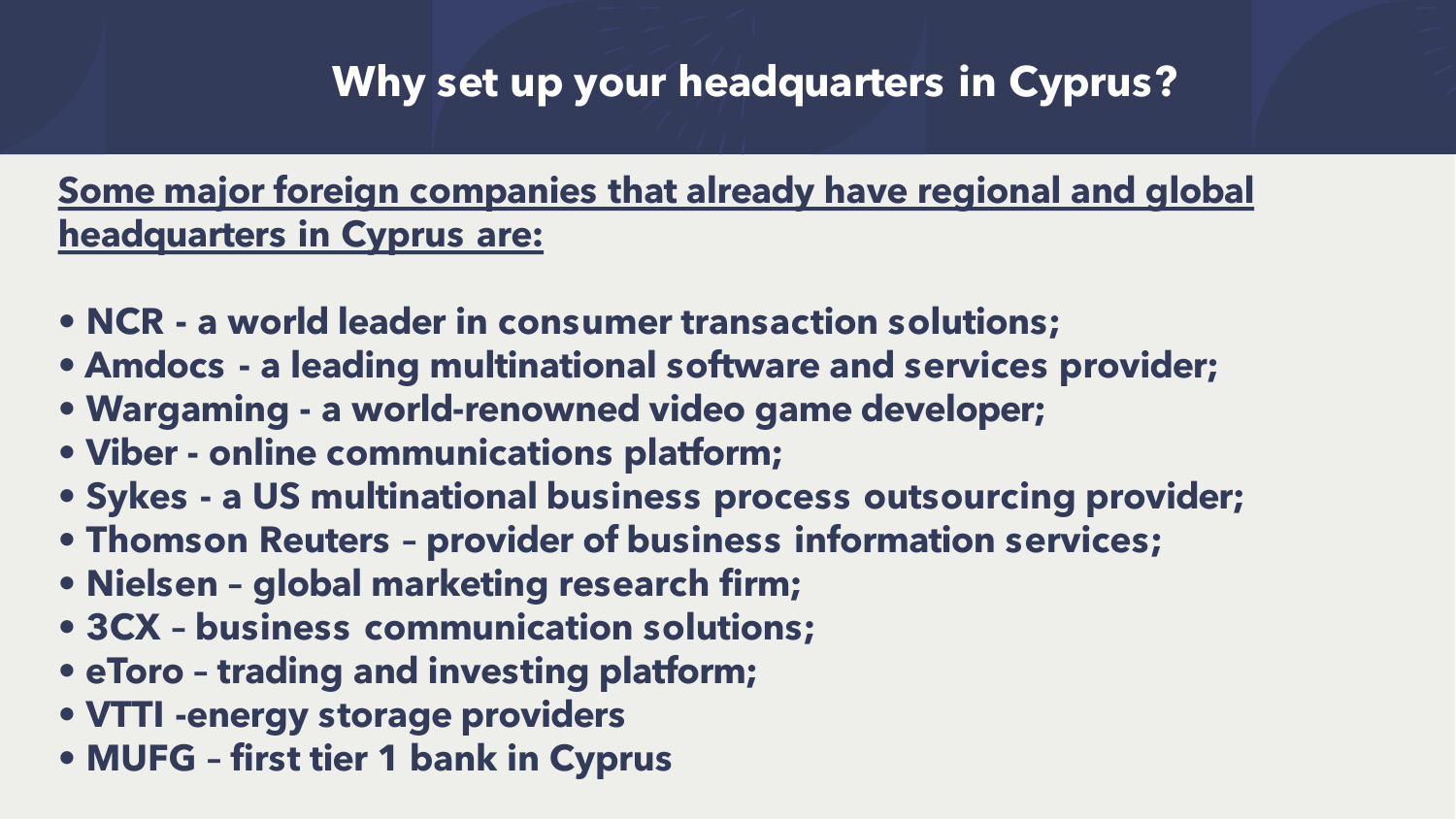**In general a Cyprus company must give priority in employment recruitment to Cypriots and EU nationals before resorting to employ a third country national.**

**However, Cyprus has provided an exception in the law for companies of foreign interests to employ third country nationals subject to certain requirements.**

**On 07.10.2020, the Council of Ministers, reviewed the policy regarding the issuance of temporary residence and employment permits to employees of existing and new companies of foreign interests registered in the Republic**

**According to the new policy, Cyprus will provide residence and work permits for third country nationals for 'companies with foreign interest' .**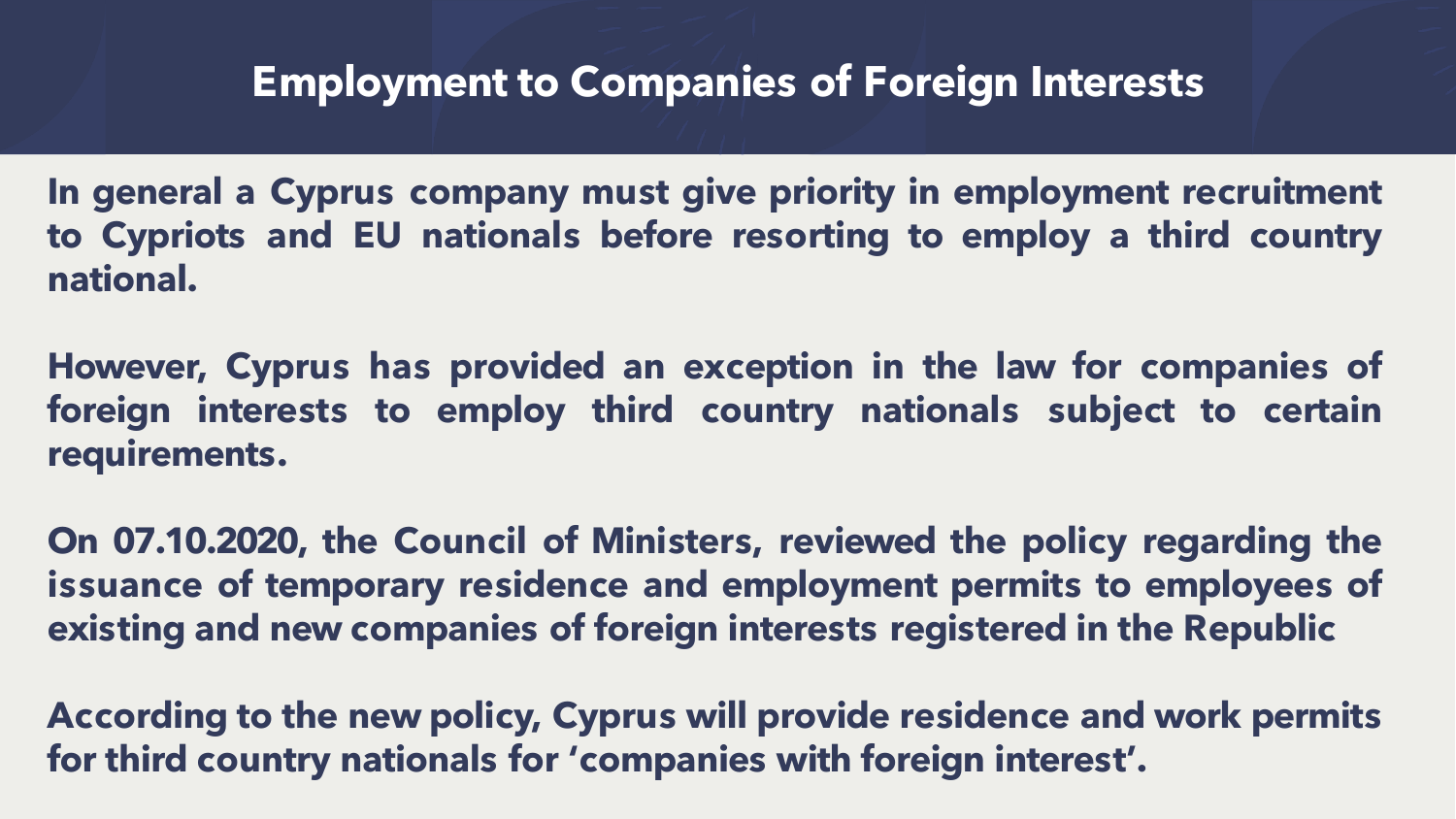#### **Eligible Companies – Companies of Foreign Interest**

**Companies of foreign interests must meet the following criteria in order to be eligible to employ third country nationals in Cyprus:**

**1. Third-country shareholders should own the majority of the company's shares.**

#### **The following cases are excluded:**

**-Public companies registered in any recognised stock exchange**

**-Former offshore companies that were operating in Cyprus by approval of the Cyprus Central Bank, before the change of their offshore status.**

**-Cypriot shipping companies.**

**-Cypriot companies of high technology/innovation, that will be certified by the Deputy Ministry of Research, Innovation and Digital Policy based on the applicable framework.**

**-Cypriot pharmaceutical companies or companies operating in the fields of biogenetics and biotechnology. -Persons who have acquired Cypriot citizenship by naturalization based on economic criteria, given that they will prove that the conditions under which they were naturalized are still met.**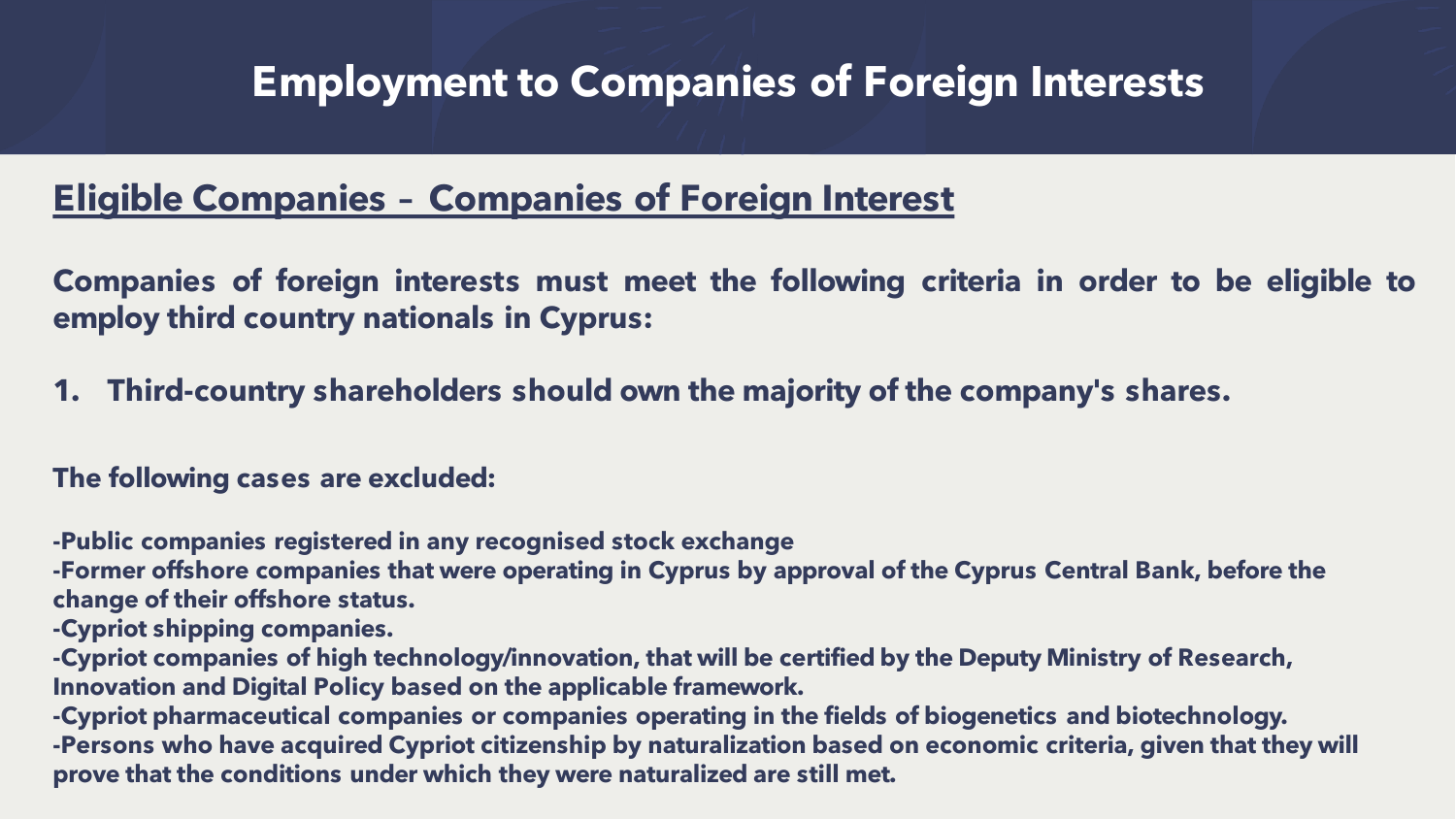### **Eligible Companies – Companies of Foreign Interest**

**Companies of foreign interests must meet the following criteria in order to be eligible to employ third country nationals in Cyprus:**

**2. The ultimate beneficial owner must invest at least €200.000 in Cyprus, for the purposes of operating the company.**

**In case the percentage of foreign participation in the share capital of the Company is equal to or below 50% of the total share capital, in order for the Company to be considered eligible, this percentage must represent an amount equal to or greater than the amount of €200.000.**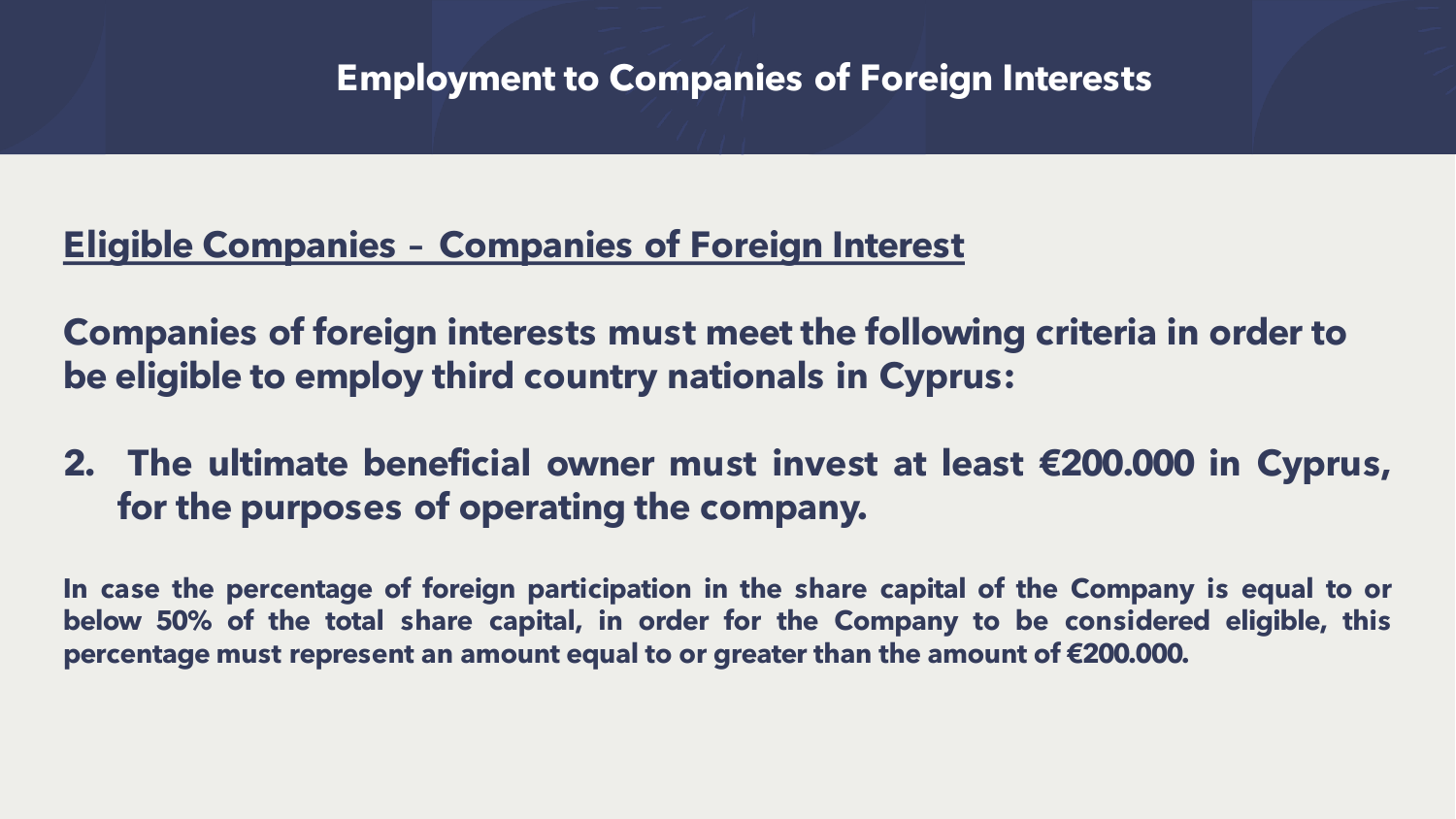### **Eligible Companies – Companies of Foreign Interest**

**Companies of foreign interests must meet the following criteria in order to be eligible to employ third country nationals in Cyprus:**

**3. The establishment/operation of independent offices in Cyprus, in suitable premises, separate from any private housing or other office, except in the case of business co-habitation.**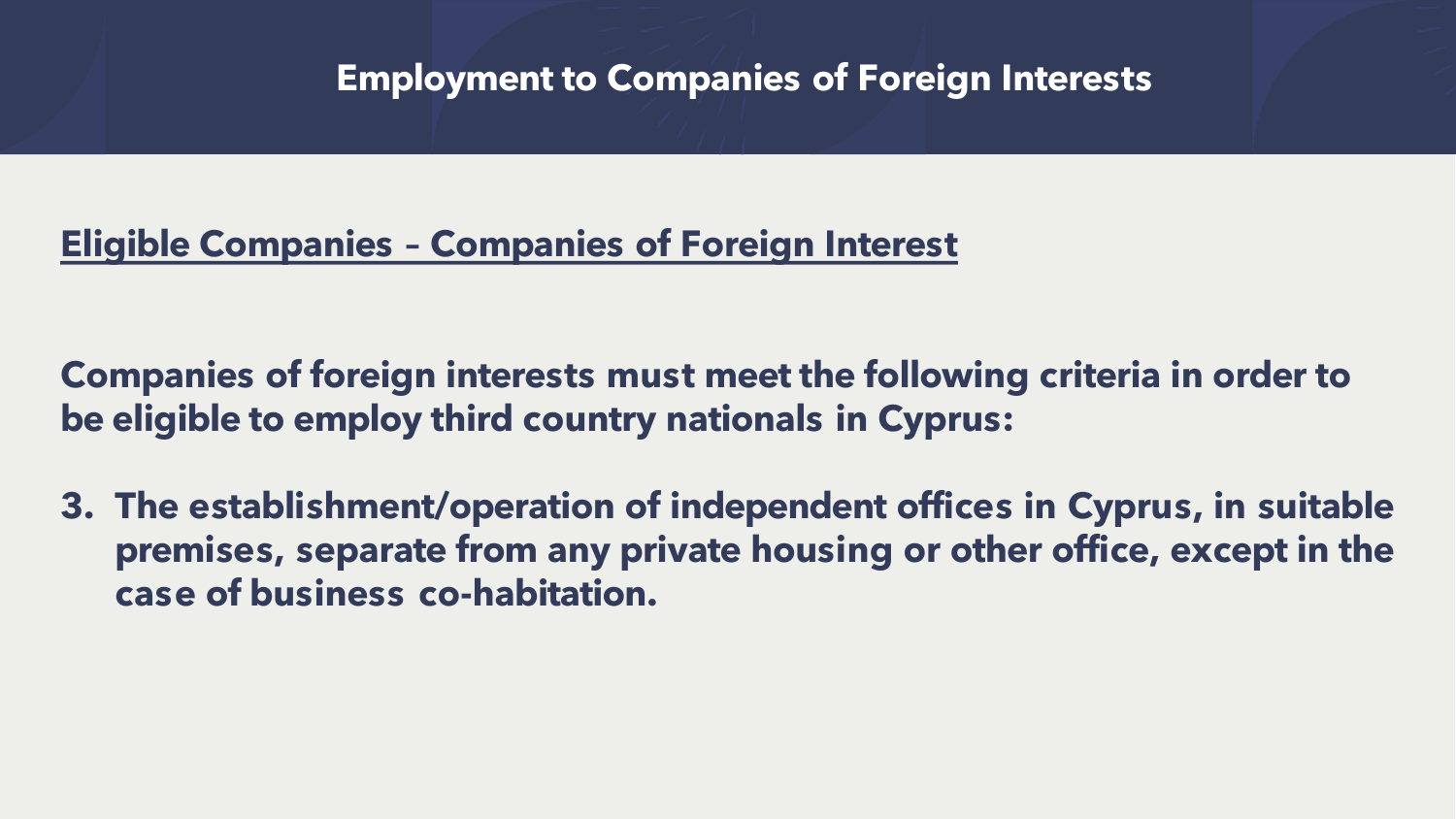### **Staff Categories**

**Companies that meet the above conditions, are entitled to employ third country nationals in the following categories:**

#### **Directors:**

**-Directors or Partners registered in the Registrar of Companies and Official Receiver -General Managers of branches and of mother companies of alien companies- -Departmental Managers -Project Managers**

**The minimum acceptable gross monthly salary for Directors is €4.000.**

#### **Middle management executives and other key personnel**

**Upper/middle management personnel**

**Other administrative, secretarial or technical staff**

**The minimum acceptable gross monthly salary for this category is €2.000.**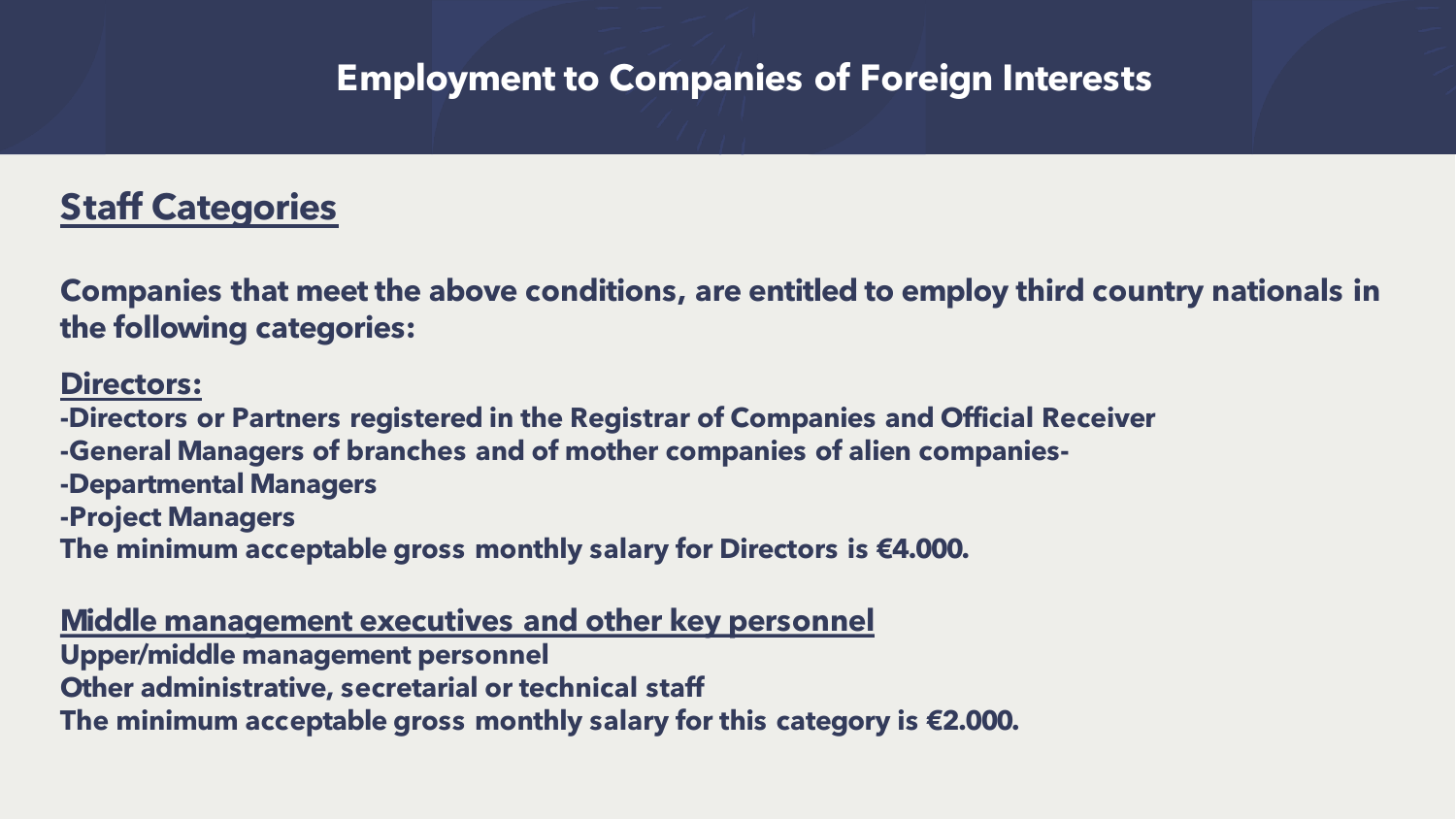### **Staff Categories**

**Companies that meet the above conditions, are entitled to employ third country nationals in the following categories:**

#### **Specialists**

**Professionals with specific skillset and specialisation. The minimum acceptable gross monthly earnings for Specialists is €2.000.**

#### **Support staff**

**All third country nationals not included in the above categories. Companies are expected to fill in positions in this category with Cypriot or European citizens. In the case where there are no qualified Cypriots or European citizens available, a company may employ third country nationals in posts in this category at a rate of 30% of the total staff.**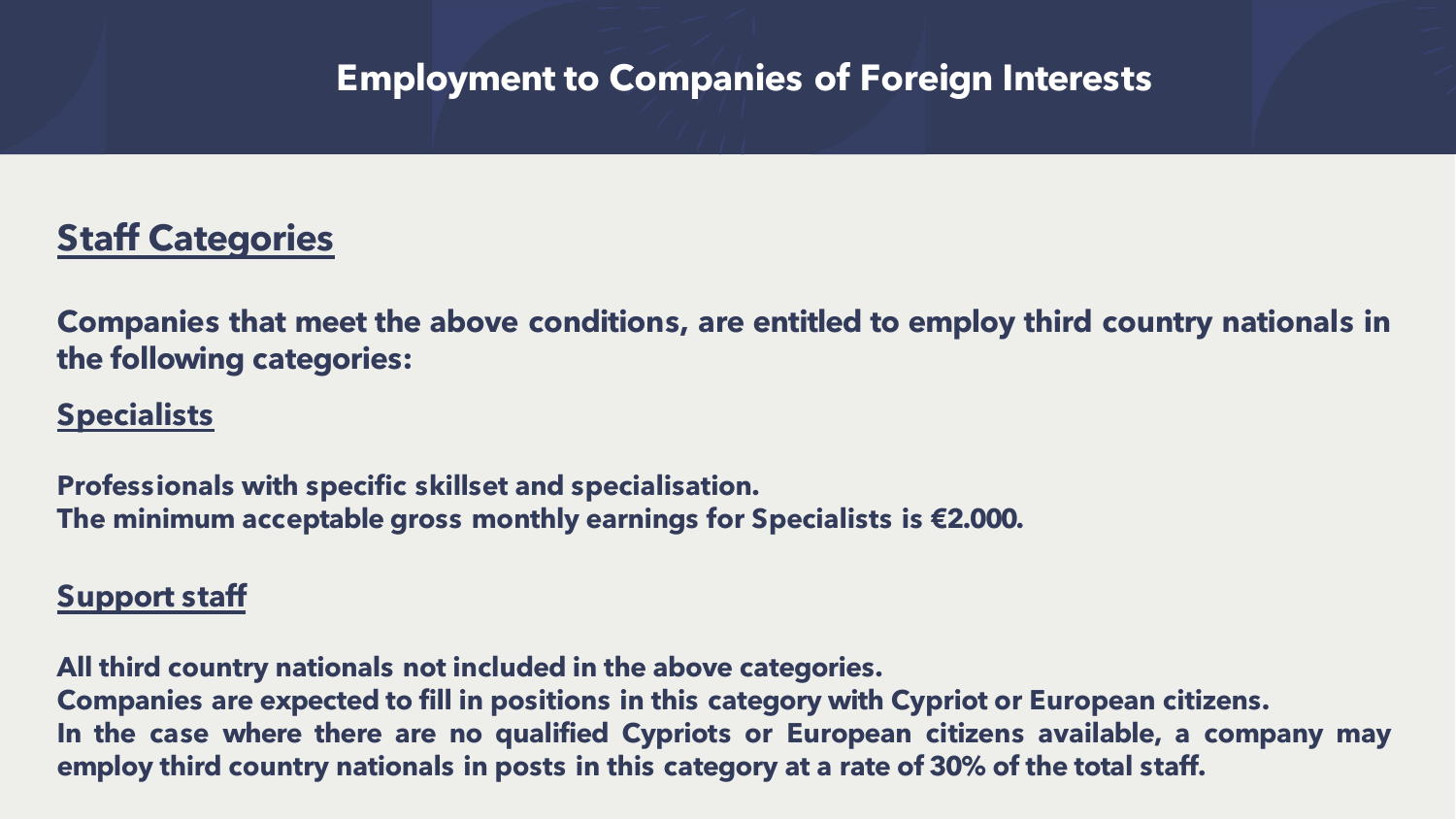| <b>STAFF CATEGORY</b>        | <b>MAXIMUM ALLOWED NUMBER</b>                             |
|------------------------------|-----------------------------------------------------------|
| <b>DIRECTORS</b>             | 5                                                         |
| MIDDLE MANAGEMENT EXECUTIVES | 10                                                        |
| <b>SPECIALISTS</b>           | <b>BASED ON ANNUAL TURNOVER</b><br>(can be from 5 to 200) |
| <b>SUPPORT STAFF</b>         | 30% OF THE TOTAL STAFF                                    |

**For employing a greater number of third country personnel under the above categories, duly justified and documented requests by the company must be submitted to the Department.**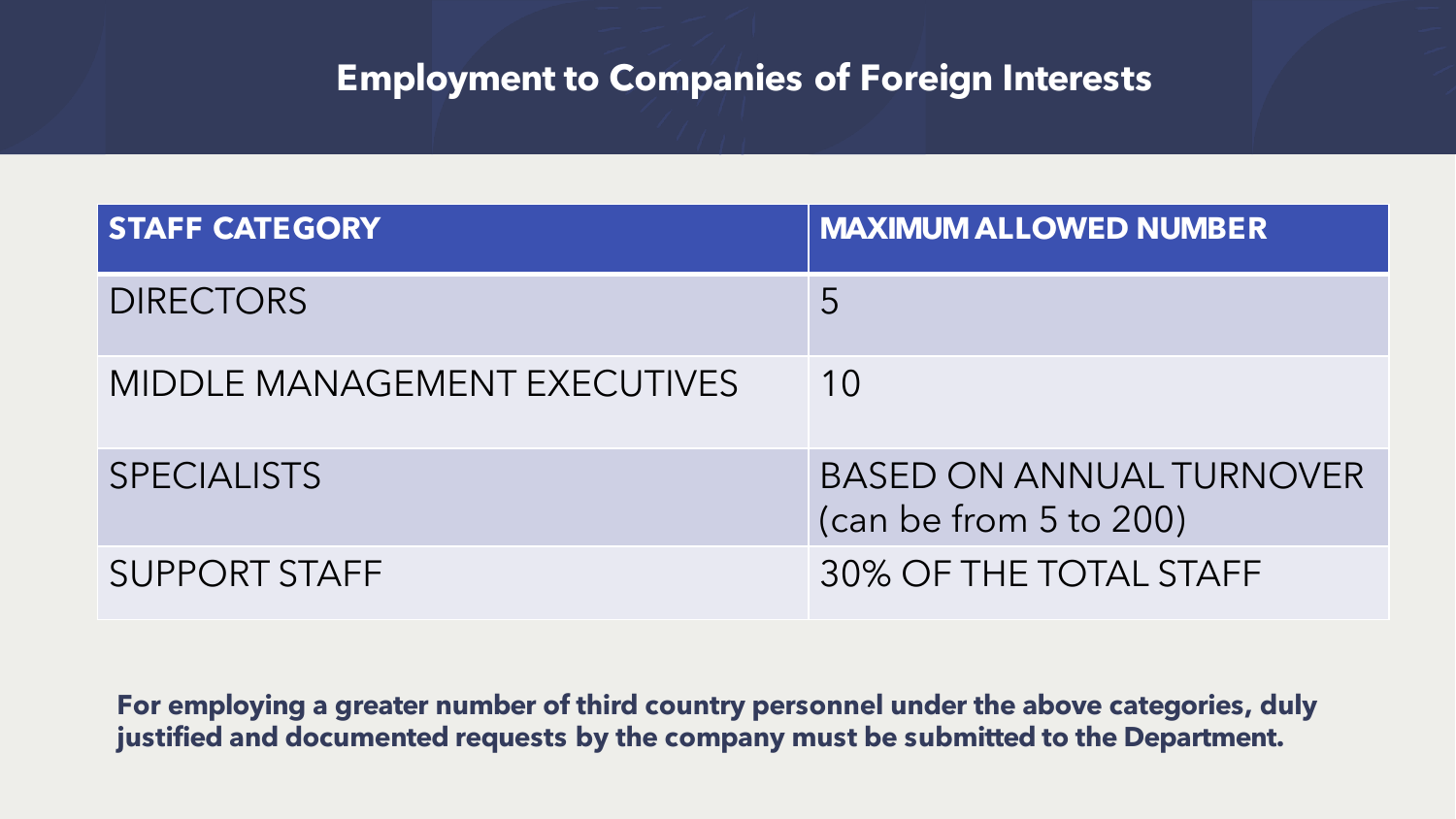**Where the conditions foreseen in the law are met, the third country national will be granted a temporary residence and employment permit.**

**The validity of the permit depends on the duration of the employment contract and can be up to two (2) years, with a right of renewal.**

**Directors, Middle management executives and other key personnel as well as Specialists (Staff categories 1-3) may reside in the Republic without a time limit, provided they hold a valid temporary residence and employment permit.**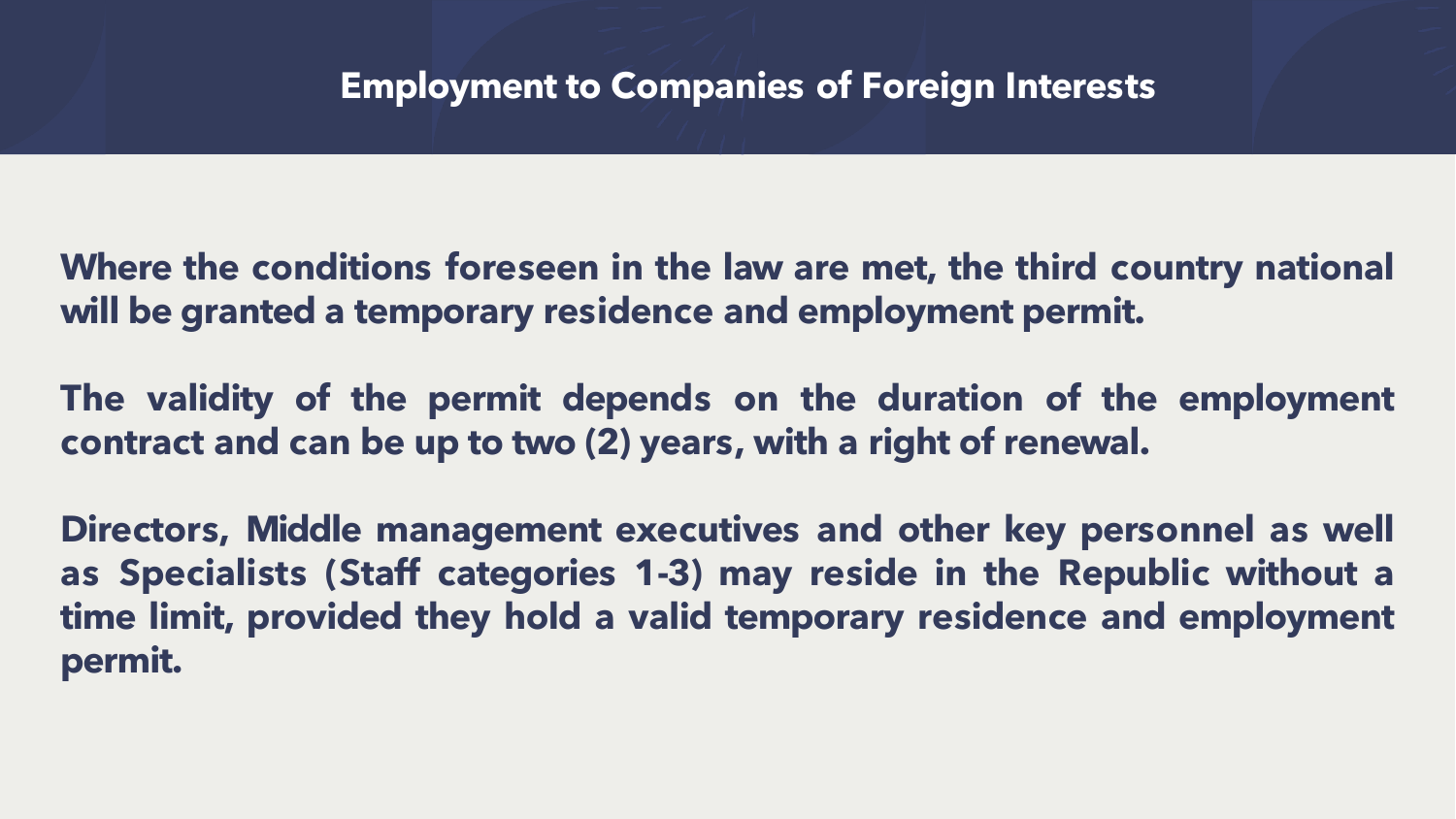#### **Family Members**

**Third country nationals with residence and employment permits under staff categories 1-3 of the Policy, have direct access to family reunification with their family members (spouse and minor children), provided that the relevant conditions of the Aliens and Immigration Law, Cap.105 as amended, are met.**

**In such cases, third country nationals who are family members (spouse and minor children) can enter and reside in Cyprus after the sponsor has followed the procedure for family reunification.**